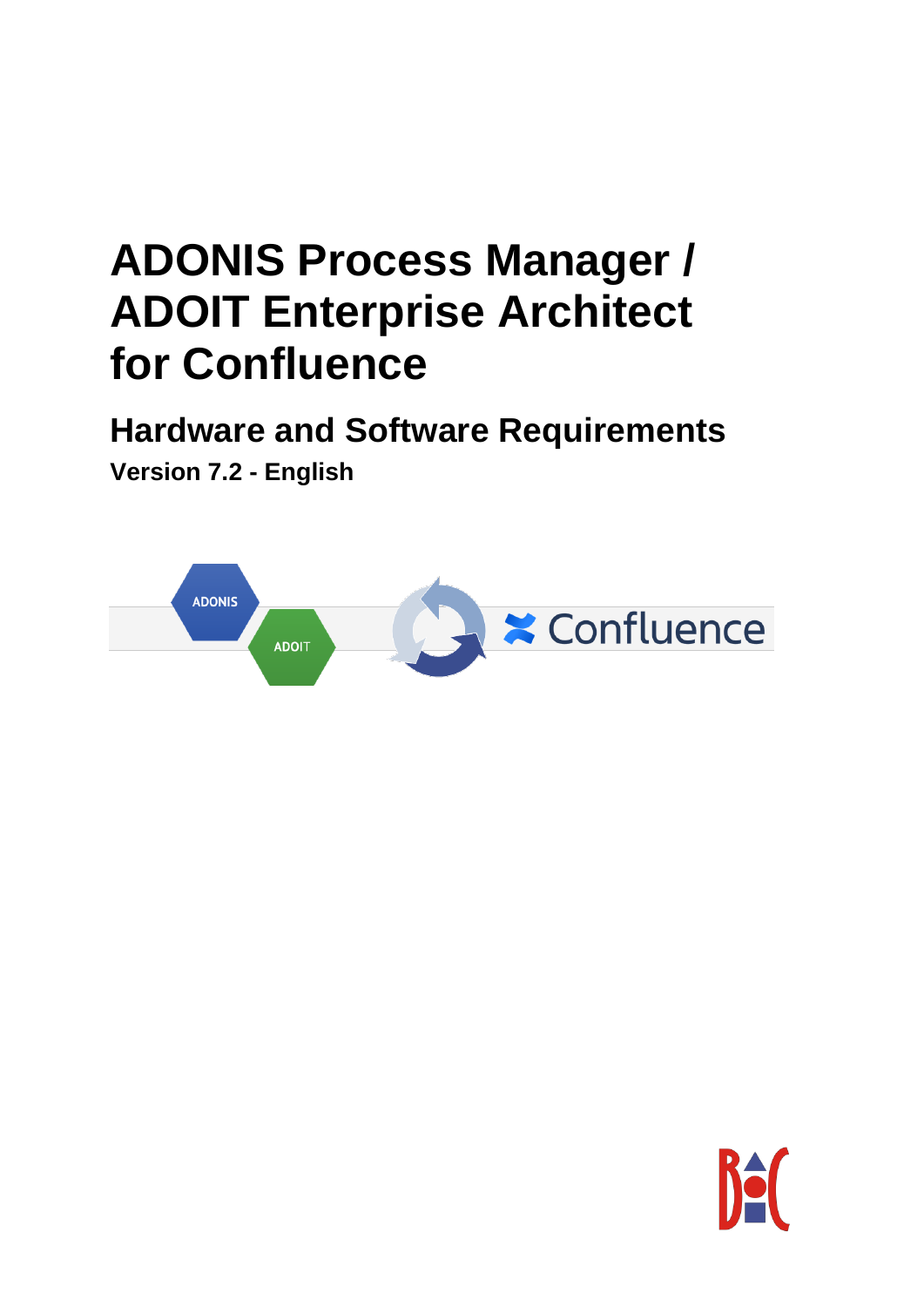## **Table of Contents**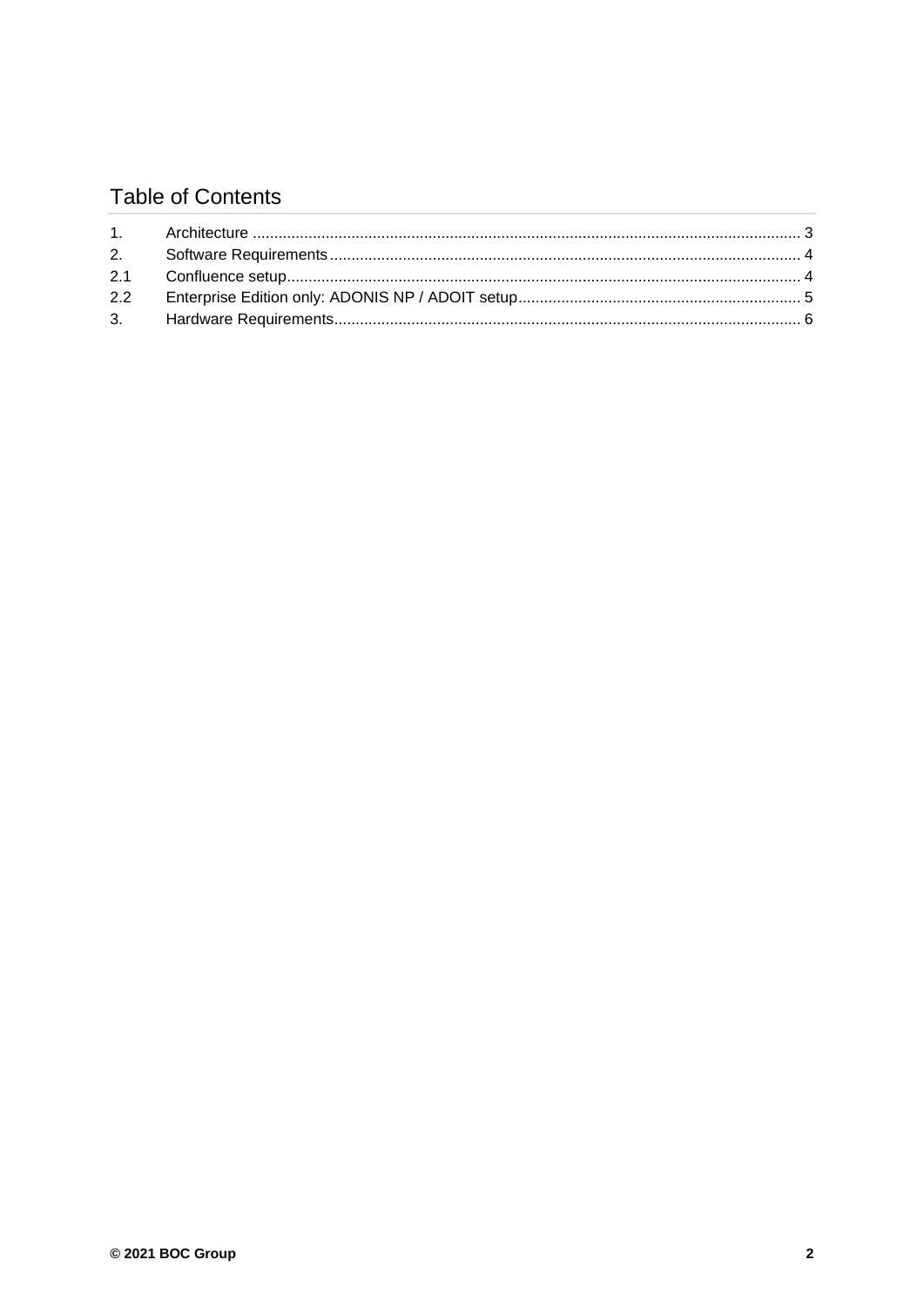#### **1. Architecture**



| <b>ADONIS NP/ADOIT</b>      | A modeler that creates content with ADONIS NP/ADOIT.                                                                                                       |
|-----------------------------|------------------------------------------------------------------------------------------------------------------------------------------------------------|
| <b>User</b>                 |                                                                                                                                                            |
| <b>Confluence reader</b>    | A Confluence user that can access embedded ADONIS NP/ADOIT content through<br>the ADONIS Process Manager/ADOIT Enterprise Architect for Confluence macros. |
| <b>Confluence</b>           | Serves the Confluence web application to the users.                                                                                                        |
| Web server                  |                                                                                                                                                            |
| <b>ADONIS Process</b>       | Provides the REST Client for accessing the REST Services of ADONIS NP/ADOIT                                                                                |
| <b>Manager / ADOIT</b>      |                                                                                                                                                            |
| <b>Enterprise Architect</b> |                                                                                                                                                            |
| for Confluence              |                                                                                                                                                            |
| <b>Cloud Proxy</b>          | Cloud proxy for the Community Edition instances.                                                                                                           |
| <b>ADONIS NP/ADOIT</b>      | Serves the ADONIS NP/ADOIT web application to the users and exposes the                                                                                    |
| Web server                  | <b>REST API Services.</b>                                                                                                                                  |
| <b>Application server</b>   | Responsible for accessing the database.                                                                                                                    |
| Database server             | Contains the ADOxx database.                                                                                                                               |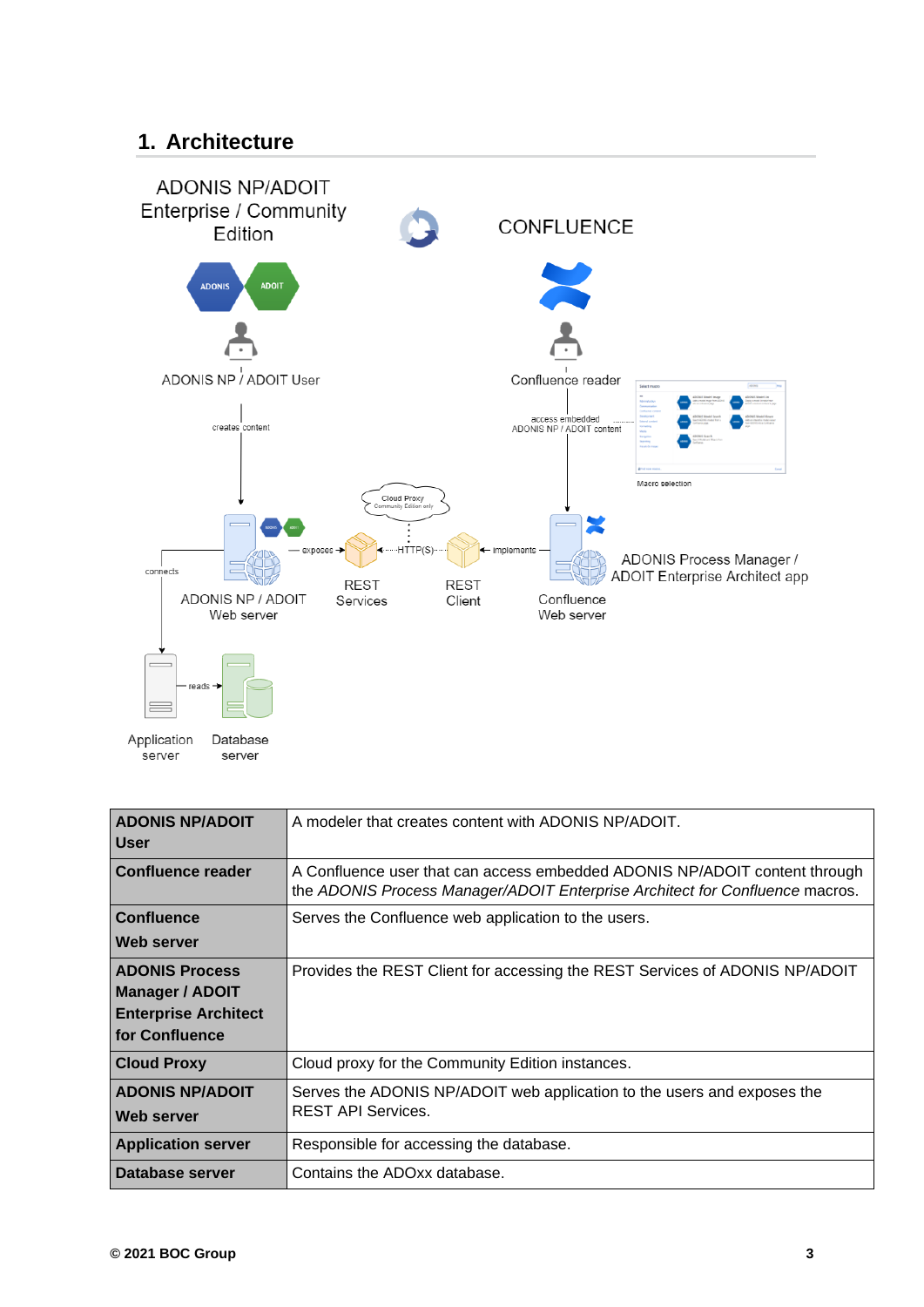## **2. Software Requirements**

*NOTE: In order to use ADONIS Process Manager / ADOIT Enterprise Architect for Confluence with your ADONIS NP/ADOIT Enterprise Edition, the Standard RESTful services module must be licensed and enabled!*

*ADONIS Process Manager / ADOIT Enterprise Architect for Confluence* are apps for Confluence. They can be used together with the ADONIS / ADOIT Enterprise Edition or ADONIS / ADOIT Community Edition. Depending on the edition, the following software requirements apply:

| Requirements             |                                                                     |  |
|--------------------------|---------------------------------------------------------------------|--|
| <b>ADONIS NP / ADOIT</b> | <b>Enterprise Edition:</b>                                          |  |
|                          | ADONIS NP 10.0.3 or higher                                          |  |
|                          | ADOIT 11.0.3 or higher                                              |  |
|                          | The Standard RESTful Services component is required                 |  |
|                          | <b>Community Edition:</b>                                           |  |
|                          | An active ADONIS Community Edition (ADONIS:CE) account              |  |
|                          | An active ADOIT Community Edition (ADOIT:CE) account                |  |
| <b>Java</b>              | Java version 8                                                      |  |
|                          | Maximum heap size of 2GB or higher is recommended                   |  |
| <b>Browsers</b>          | Microsoft Edge                                                      |  |
|                          | Mozilla Firefox                                                     |  |
|                          | Google Chrome                                                       |  |
|                          | Microsoft Internet Explorer 11 (deprecated since Confluence 7.0)    |  |
| <b>Platform</b>          | Atlassian Confluence 7.0+ and Atlassian Confluence Data Center 7.0+ |  |

#### **2.1 Confluence setup**

This section describes the setup requirements for Confluence.

| <b>Requirements</b>             |                                                                                                                                                                                                                                                                                                                                                                                                                                                                                                                                                |  |
|---------------------------------|------------------------------------------------------------------------------------------------------------------------------------------------------------------------------------------------------------------------------------------------------------------------------------------------------------------------------------------------------------------------------------------------------------------------------------------------------------------------------------------------------------------------------------------------|--|
| <b>Plugins</b><br>configuration | A Confluence administrator is required to install and configure the ADONIS<br>Process Manager / ADOIT Enterprise Architect for Confluence apps.                                                                                                                                                                                                                                                                                                                                                                                                |  |
| <b>Plugins settings</b>         | <b>Enterprise Edition:</b><br>ADONIS NP / ADOIT Web Client URL (= the URL that you normally use to<br>access the ADONIS NP/ADOIT Web Client; must be accessible from the<br>Confluence server)<br>ADONIS NP / ADOIT REST Identifier (= the REST key for the authentication<br>that is configured in the ADONIS NP / ADOIT Administration Toolkit)<br>ADONIS NP / ADOIT REST Secret Key for the REST security context (= the<br>REST secret for the authentication that is configured in the ADONIS NP/<br><b>ADOIT Administration Toolkit)</b> |  |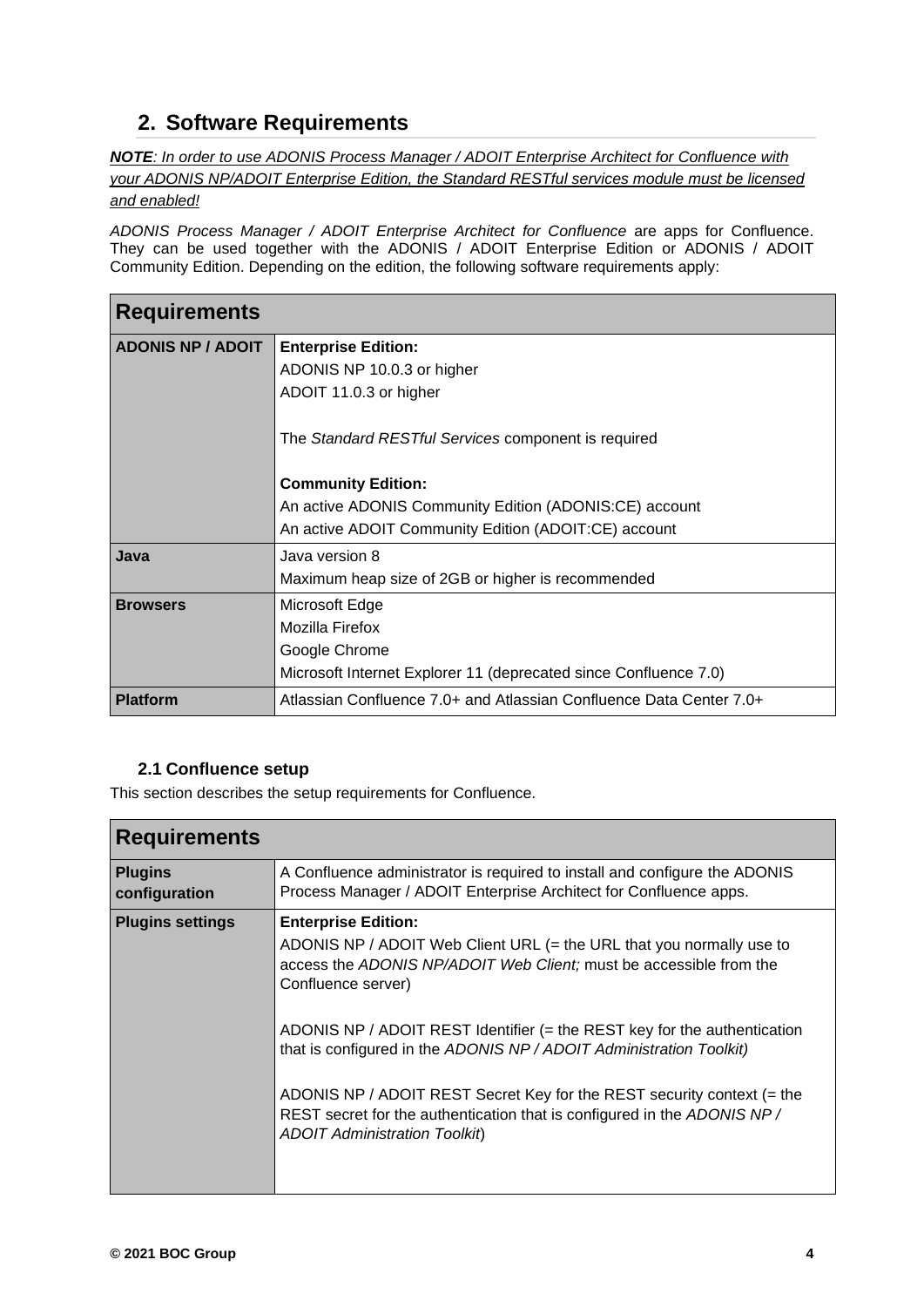|              | <b>Community Edition:</b>                                                                                                                                                                           |
|--------------|-----------------------------------------------------------------------------------------------------------------------------------------------------------------------------------------------------|
|              | ADONIS:CE / ADOIT:CE Username                                                                                                                                                                       |
|              | ADONIS:CE / ADOIT:CE Password                                                                                                                                                                       |
|              |                                                                                                                                                                                                     |
|              | <b>Both:</b>                                                                                                                                                                                        |
|              | The Web Client URL or the Community Edition URL (see installation manual)<br>must be set in the Confluence Allowlist Configuration to allow REST<br>connections to your ADONIS NP / ADOIT instances |
| <b>Users</b> | Users with edit permissions to Confluence pages can add, remove, and manage<br>ADONIS Process Manager / ADOIT Enterprise Architect for Confluence macros.                                           |
|              | (edit page: $Add \rightarrow Other$ macros menu)                                                                                                                                                    |

#### **2.2 Enterprise Edition only: ADONIS NP / ADOIT setup**

This section describes the setup requirements for ADONIS NP / ADOIT when using ADONIS Process Manager / ADOIT Enterprise Architect for Confluence together with the ADONIS NP / ADOIT Enterprise Edition.

| <b>Requirements</b>     |                                                                                                                                                                                                                                                                              |  |
|-------------------------|------------------------------------------------------------------------------------------------------------------------------------------------------------------------------------------------------------------------------------------------------------------------------|--|
| <b>Technical user</b>   | A technical user with <i>trusted login</i> is required.<br>NOTE: All content (repository/models/objects) that the technical user has<br>access to, will also be available via ADONIS Process Manager / ADOIT<br>Enterprise Architect in Confluence for all Confluence users. |  |
| <b>RESTful services</b> | Licensed and activated.                                                                                                                                                                                                                                                      |  |

For more information on the setup process, please check the *ADONIS Process Manager / ADOIT Enterprise Architect for Confluence Installation Manual* document.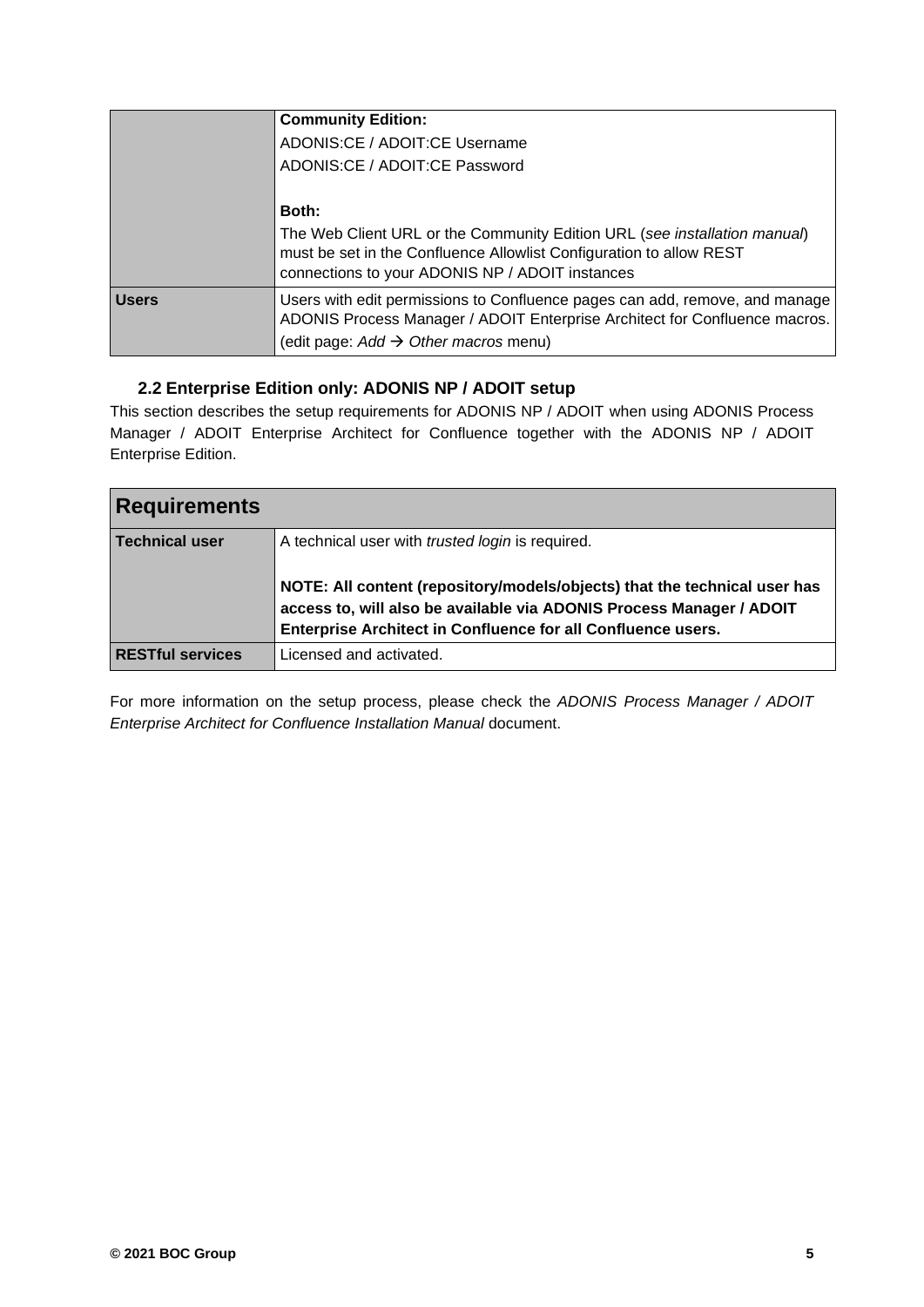## **3. Hardware Requirements**

Make sure the requirements for Atlassian Confluence and the BOC Products are met in order to use the *ADONIS Process Manager/ADOIT Enterprise Architect for Confluence*.

Depending on the usage scenario of the *ADONIS Process Manager/ADOIT Enterprise Architect for Confluence*, it might be required to increase the hardware resources for ADONIS NP / ADOIT.